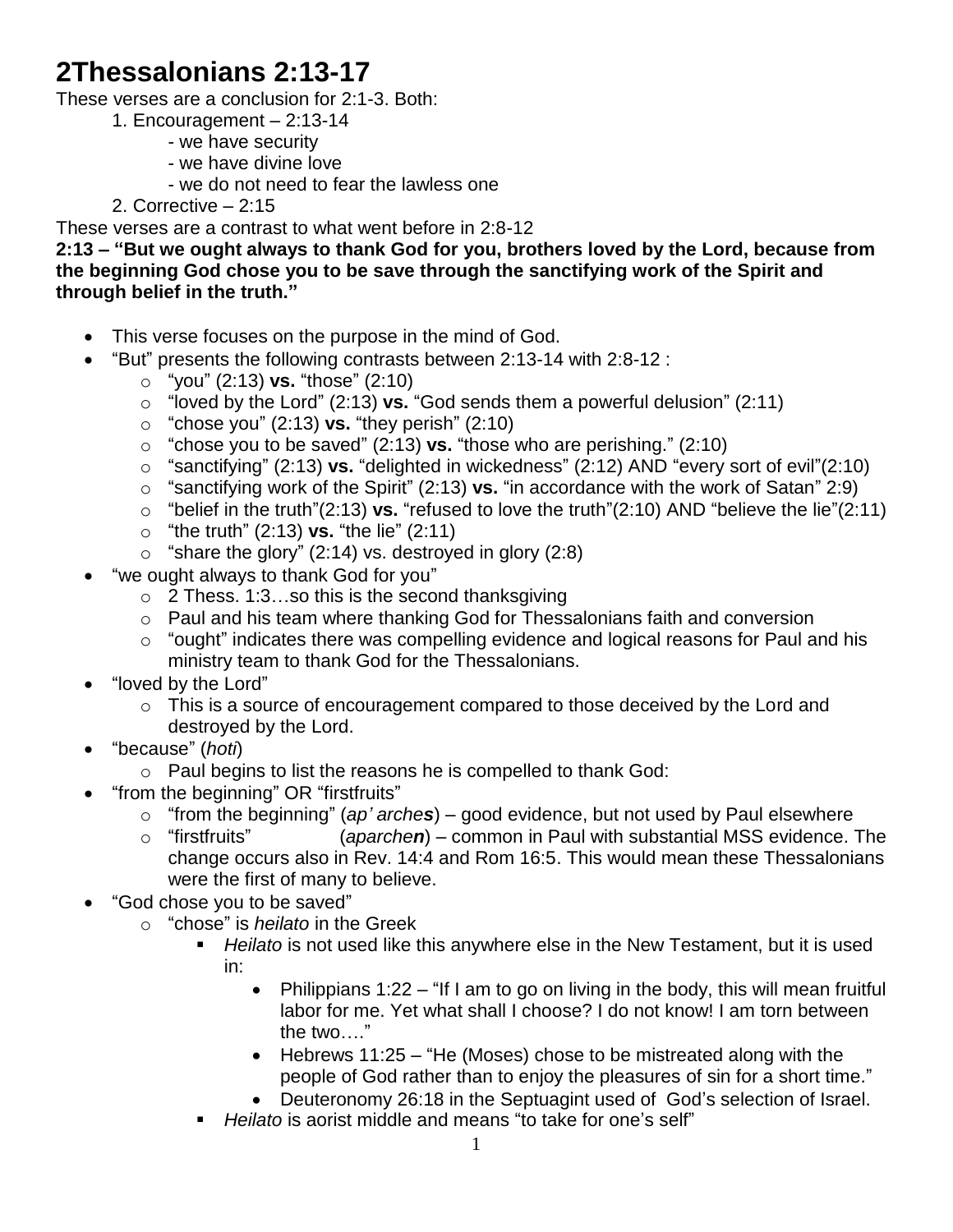- *Heilato* does not refer to divine election, but instead refers to:
	- God making a selection of something preferred
	- God making a decision because it is preferred
- "through the sanctifying work of the Spirit
- "through belief in the truth"
	- o The necessary human response
	- o 2 Thess. 1:10, "This includes you, because you believed our testimony to you."
- Trinity in  $2:13$ 
	- o "thank God"
	- o "loved by the Lord (Jesus)"
	- o "sanctifying work of the Spirit"

### **2:14 – "He called you to this through our gospel, that you might share in the glory of our Lord Jesus Christ."**

- This verse focuses on the manifestation of God's purpose in the Thessalonians
- "called you to this through our gospel"
	- o The call in history came through hearing the gospel
	- o "to this" refers to the full plan and scope of salvation
	- o "our gospel" is from:
		- **1** Thessalonians 1:5, "Our gospel came to you not simply with words but also with power, with the Holy Spirit and with deep conviction."
		- Romans 1:16, "I am not ashamed of the Gospel because it is the power of God for salvation."
- "that" indicates God called you through the preaching of the Gospel so you could be in the glory of Jesus Christ.
- "you might share in the glory"
	- o "share" is *peripoiesis*
		- *Peripoiesis* is used in 1 Thess. 5:9 as "receiving" salvation or "acquiring" salvation
		- **Here we are "receiving", "acquiring", or "sharing" in the glory on the day Jesus is** revealed in his glory.
		- Colossians 3:4, "When Christ, who is your life, appears, then you also will appear with him in glory."
		- 1 Peter 1:7, "These have come so that your faith...may be proved genuine and may result in praise, glory and honor when Jesus Christ is revealed."

## **2:15 – "So then, brothers, stand firm and hold to the teachings we passed on to you, whether by word of mouth or by letter."**

- "So then"
- "Stand firm" this is countering the "shaken" and "alarmed" of 2Thes.2:2
- "Hold to the teaching" (or, "Hold to the traditions")
	- "teaching" is *paradoseis* means "traditions'' and refers to the Christian teaching handed down to Paul by the apostles of the Lord and revealed to Paul by the Lord. *Paradoseis* is the authority that is outside the teacher themselves and found in the authoritative source documents, traditions and teachings of the faith.
- "Teachings we passed on to you by:
	- "Word of mouth" personal verbal teaching or sermons
	- "Letter" most likely First Thessalonians